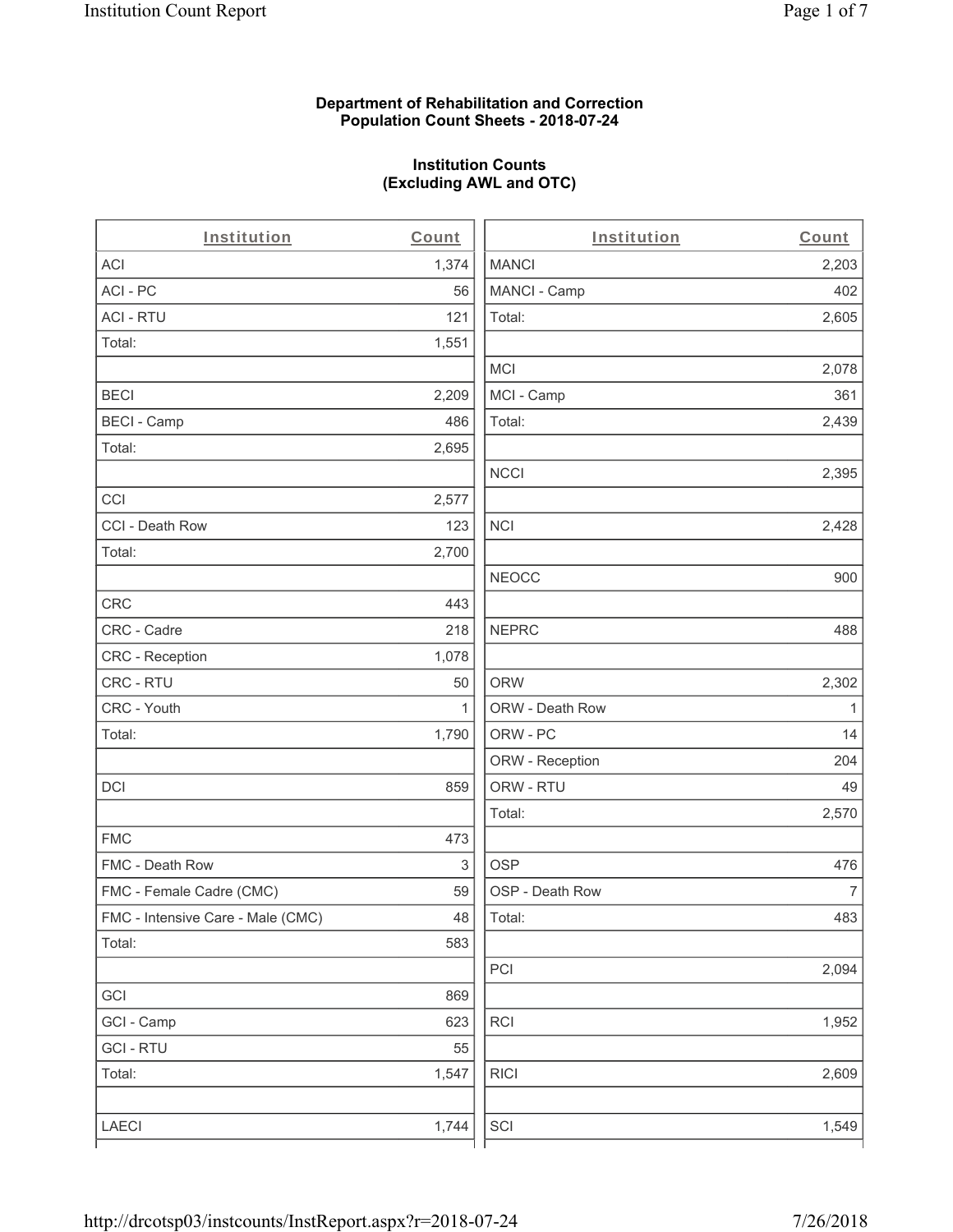| LECI                     | 2,120 | <b>SOCF</b>      | 1,224                              |
|--------------------------|-------|------------------|------------------------------------|
| LECI - Camp              | 188   | SOCF - RTU       | 55                                 |
| Total:                   | 2,308 | Total:           | 1,279                              |
|                          |       |                  |                                    |
| <b>LOCI</b>              | 2,278 | <b>TCI</b>       | 1,010                              |
|                          |       | TCI - Camp       | 429                                |
| LORCI                    | 237   | Total:           | 1,439                              |
| <b>LORCI - Cadre</b>     | 137   |                  |                                    |
| <b>LORCI - Reception</b> | 1,211 | <b>TOCI</b>      | 782                                |
| Total:                   | 1,585 | <b>TOCI - PC</b> | 90                                 |
|                          |       | Total:           | 872                                |
| <b>MACI</b>              | 985   |                  |                                    |
| MACI - Minimum           | 1,262 | <b>WCI</b>       | 1,259                              |
| Total:                   | 2,247 | WCI - RTU        | 33                                 |
|                          |       | Total:           | 1,292                              |
|                          |       |                  |                                    |
|                          |       |                  | <b>Total Population:</b><br>49,281 |

\* The Total Population includes 30 Offenders with Reason Codes 30 & 31. \*\* The Total Population includes 36 Offenders with Reason Code 0A.

## **Male Population by Security Level (Include AWL and Exclude OTC)**

| Security Level         |                   | <b>Body</b> | AWL            | $(-OTC)$ | Total  |
|------------------------|-------------------|-------------|----------------|----------|--------|
| Total Level 5          |                   | 115         | 5              | 4        | 116    |
| Total Level 4          |                   | 2,754       | 26             | 24       | 2,756  |
| Total Level 3          |                   | 11,831      | 152            | 127      | 11,856 |
| Total Level 2          |                   | 15,849      | 204            | 156      | 15,897 |
| Total Level 1          |                   | 14,536      | 157            | 91       | 14,602 |
| <b>Total Death Row</b> |                   | 134         | $\overline{2}$ | 2        | 134    |
|                        | <b>Total Male</b> | 45,219      | 546            | 404      | 45,361 |

#### **Female Population by Institution (Include AWL and Exclude OTC)**

| Institution              | <b>Body</b> | AWL |    | Total |
|--------------------------|-------------|-----|----|-------|
| DCI                      | 859         |     | 5  | 861   |
| <b>FMC</b>               | 13          |     |    | 15    |
| FMC - Female Cadre (CMC) | 59          |     |    | 60    |
| <b>NEPRC</b>             | 488         | 10  | 6  | 492   |
| <b>ORW</b>               | 2,301       | 47  | 31 | 2,317 |
|                          |             |     |    |       |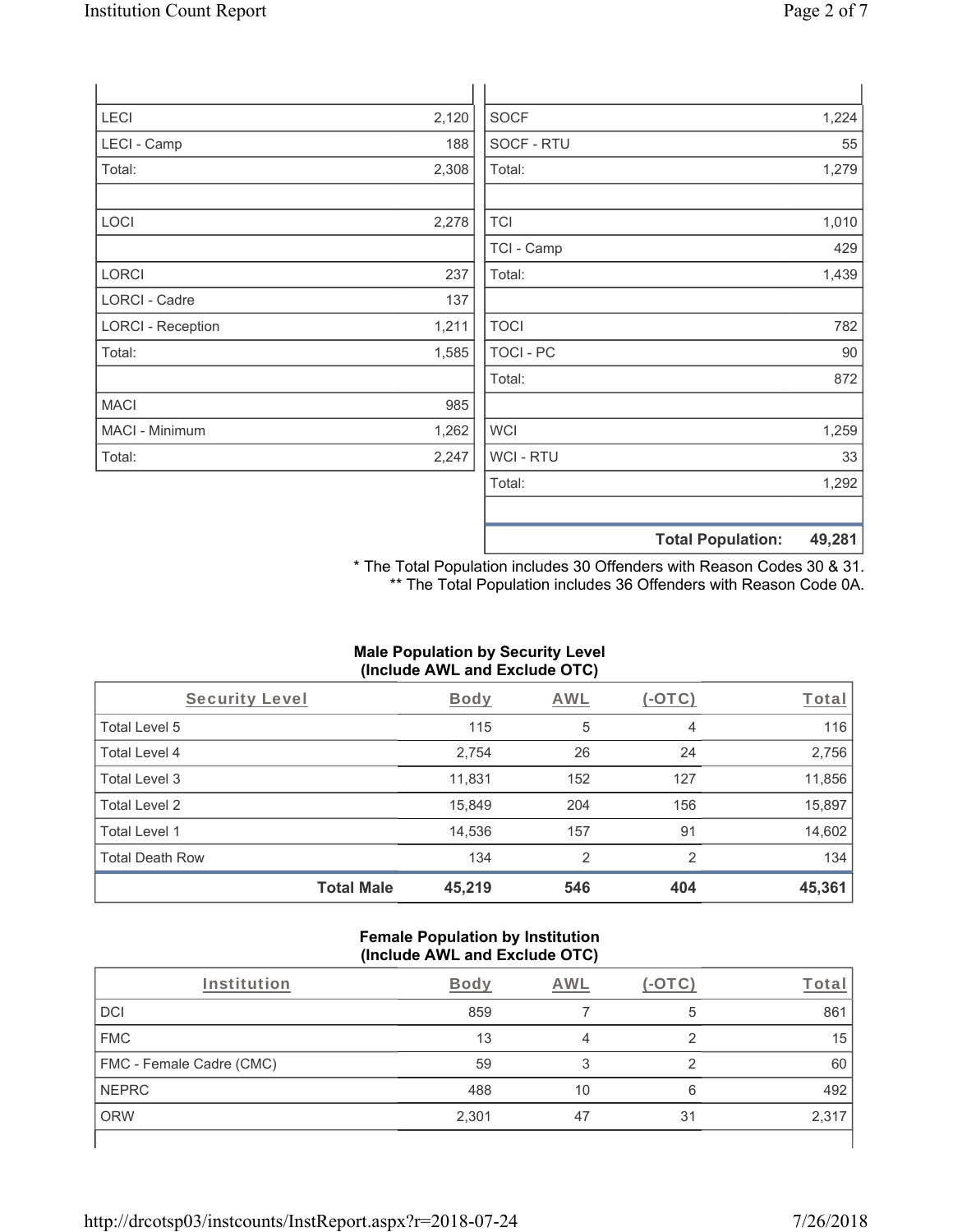| ORW - Death Row        |                          |        | 0   |     |        |
|------------------------|--------------------------|--------|-----|-----|--------|
| ORW - PC               |                          | 14     | 0   |     | 14     |
| <b>ORW</b> - Reception |                          | 204    |     | 5   | 206    |
| <b>ORW - RTU</b>       |                          | 49     | 0   |     | 49     |
|                        | <b>Total Female</b>      | 3,988  | 78  | 51  | 4,015  |
|                        | <b>Total Population:</b> | 49,207 | 624 | 455 | 49,376 |

### **Male Population by Institution: Security Level 5 (Include AWL and Exclude OTC)**

| <b>Total Level 5</b> | 115            | 5              | 4                | 116            |
|----------------------|----------------|----------------|------------------|----------------|
| WCI - RTU            |                | $\mathbf{0}$   | $\mathbf 0$      |                |
| <b>WCI</b>           | $\overline{2}$ | $\mathbf 0$    | $\Omega$         | $\overline{2}$ |
| <b>TOCI</b>          | $\,6$          | $\mathbf 0$    | $\mathbf 0$      | $6\,$          |
| <b>TCI</b>           | $\overline{2}$ | $\mathbf 0$    | 0                | $\sqrt{2}$     |
| <b>SOCF</b>          | 47             | $\sqrt{3}$     | $\sqrt{3}$       | 47             |
| <b>RICI</b>          | 2              | $\mathbf 0$    | $\mathbf{0}$     | $\overline{2}$ |
| <b>RCI</b>           | 1              | $\mathbf 0$    | $\mathbf 0$      | 1              |
| <b>OSP</b>           | 42             | $\overline{2}$ |                  | 43             |
| <b>NEOCC</b>         |                | $\mathbf 0$    | $\mathbf 0$      | 1              |
| <b>MANCI</b>         | $\mathfrak{S}$ | $\mathbf 0$    | $\mathbf 0$      | $\sqrt{3}$     |
| <b>MACI</b>          | 4              | $\mathbf 0$    | $\mathbf 0$      | $\overline{4}$ |
| LECI                 | $\overline{2}$ | $\mathbf 0$    | 0                | $\sqrt{2}$     |
| CRC                  |                | $\mathbf 0$    | $\mathbf 0$      |                |
| <b>ACI</b>           |                | $\mathbf 0$    | $\boldsymbol{0}$ |                |
| Institution          | <b>Body</b>    | <b>AWL</b>     | $(-OTC)$         | Total          |

# **Male Population by Institution: Security Level 4 (Include AWL and Exclude OTC)**

| Institution                       | Body | AWL | $(-OTC)$ | Total |
|-----------------------------------|------|-----|----------|-------|
| ACI                               | 11   |     |          |       |
| <b>BECI</b>                       |      |     |          |       |
| CRC                               | 30   |     |          | 30    |
| CRC - Reception                   | 8    |     |          | 8     |
| <b>CRC - RTU</b>                  | 18   |     |          | 18    |
| <b>FMC</b>                        | 2    |     |          |       |
| FMC - Intensive Care - Male (CMC) |      |     |          |       |
| GCI                               |      |     |          |       |
| <b>LECI</b>                       | 36   |     |          | 36    |
|                                   |      |     |          |       |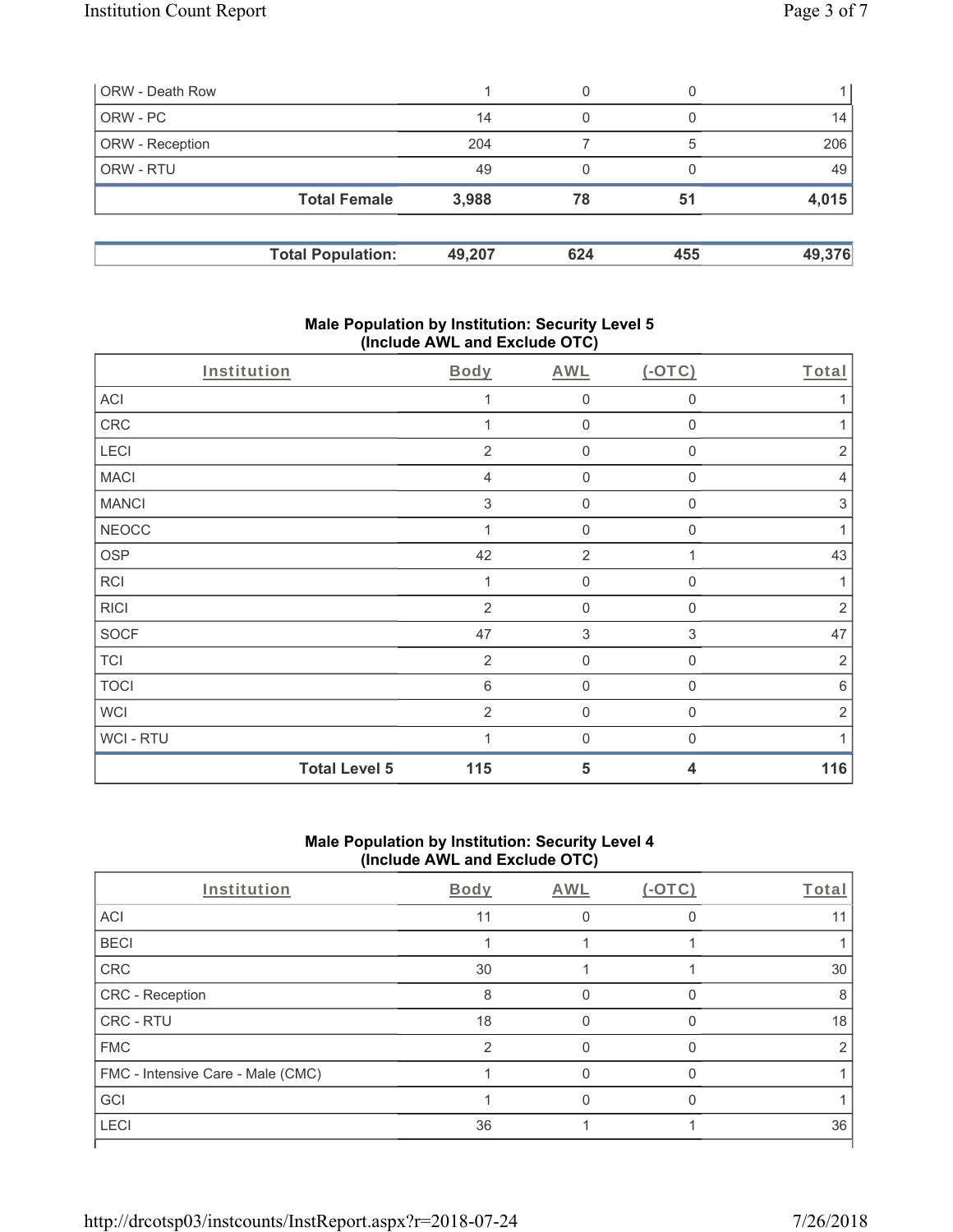| LOCI                     |                      | $\mathbf 0$     | $\,$ 5 $\,$         | $\,$ 5 $\,$         | $\mathsf{O}\xspace$ |
|--------------------------|----------------------|-----------------|---------------------|---------------------|---------------------|
| LORCI                    |                      | 14              | 1                   | 1                   | 14                  |
| LORCI - Cadre            |                      | $\overline{2}$  | $\mathsf{O}\xspace$ | $\mathsf{O}\xspace$ | $\sqrt{2}$          |
| <b>LORCI - Reception</b> |                      | 12              | $\mathsf{O}\xspace$ | $\mathsf{O}\xspace$ | 12                  |
| <b>MACI</b>              |                      | 54              | 1                   | 1                   | 54                  |
| <b>MANCI</b>             |                      | 43              | $\mathbf{1}$        | 1                   | 43                  |
| MCI                      |                      | 1               | $\mathsf{O}\xspace$ | $\mathsf{O}\xspace$ | 1                   |
| <b>NCCI</b>              |                      | 1               | $\mathsf{O}\xspace$ | 0                   | 1                   |
| <b>NEOCC</b>             |                      | $6\phantom{1}6$ | $\mathsf{O}\xspace$ | $\mathsf{O}\xspace$ | $\,6\,$             |
| <b>OSP</b>               |                      | 402             | $\overline{2}$      | 1                   | 403                 |
| PCI                      |                      | 1               | $\mathsf{O}\xspace$ | $\mathbf 0$         | 1                   |
| <b>RCI</b>               |                      | 27              | $\mathbf{1}$        | 1                   | 27                  |
| SOCF                     |                      | 1,168           | $10$                | $\boldsymbol{9}$    | 1,169               |
| SOCF - RTU               |                      | 54              | $\mathsf{O}\xspace$ | $\mathsf{O}\xspace$ | 54                  |
| <b>TCI</b>               |                      | 40              | $\mathsf{O}\xspace$ | $\mathsf{O}\xspace$ | 40                  |
| <b>TOCI</b>              |                      | 763             | $\mathsf{O}\xspace$ | $\mathsf{O}\xspace$ | 763                 |
| <b>TOCI - PC</b>         |                      | 19              | $\mathsf{O}\xspace$ | $\mathsf{O}\xspace$ | 19                  |
| <b>WCI</b>               |                      | 24              | $\overline{2}$      | $\overline{2}$      | 24                  |
| WCI-RTU                  |                      | 15              | $\mathsf{O}\xspace$ | $\mathsf 0$         | 15                  |
|                          | <b>Total Level 4</b> | 2,754           | 26                  | 24                  | 2,756               |

## **Male Population by Institution: Security Level 3 (Include AWL and Exclude OTC)**

| Institution                       | Body           | AWL            | $(-OTC)$     | Total          |
|-----------------------------------|----------------|----------------|--------------|----------------|
| ACI                               | 20             | 0              | 0            | 20             |
| ACI-PC                            |                | $\mathbf 0$    | 0            |                |
| <b>BECI</b>                       | 3              | $\mathbf 0$    | $\mathbf{0}$ | 3              |
| CCI                               | $\overline{4}$ | $\mathbf 0$    | $\mathbf{0}$ | $\overline{4}$ |
| CRC                               | 90             | 1              |              | 90             |
| CRC - Cadre                       | 116            | $\mathbf 0$    | $\mathbf{0}$ | 116            |
| CRC - Reception                   | 762            | 24             | 22           | 764            |
| CRC - RTU                         | 32             | $\mathbf 0$    | 0            | 32             |
| CRC - Youth                       | 1              | 1              | $\mathbf{1}$ | 1              |
| <b>FMC</b>                        | 5              | 1              | $\mathbf{0}$ | 6              |
| FMC - Intensive Care - Male (CMC) | 6              | $\overline{0}$ | $\mathbf{0}$ | 6              |
| GCI                               |                | $\mathbf 0$    | 0            |                |
| <b>LAECI</b>                      |                | $\mathbf 0$    | 0            | 1              |
| LECI                              | 2,078          | 19             | 14           | 2,083          |
| LOCI                              | 3              | $\mathbf{0}$   | $\mathbf 0$  | 3              |
| <b>LORCI</b>                      | 42             | 26             | 25           | 43             |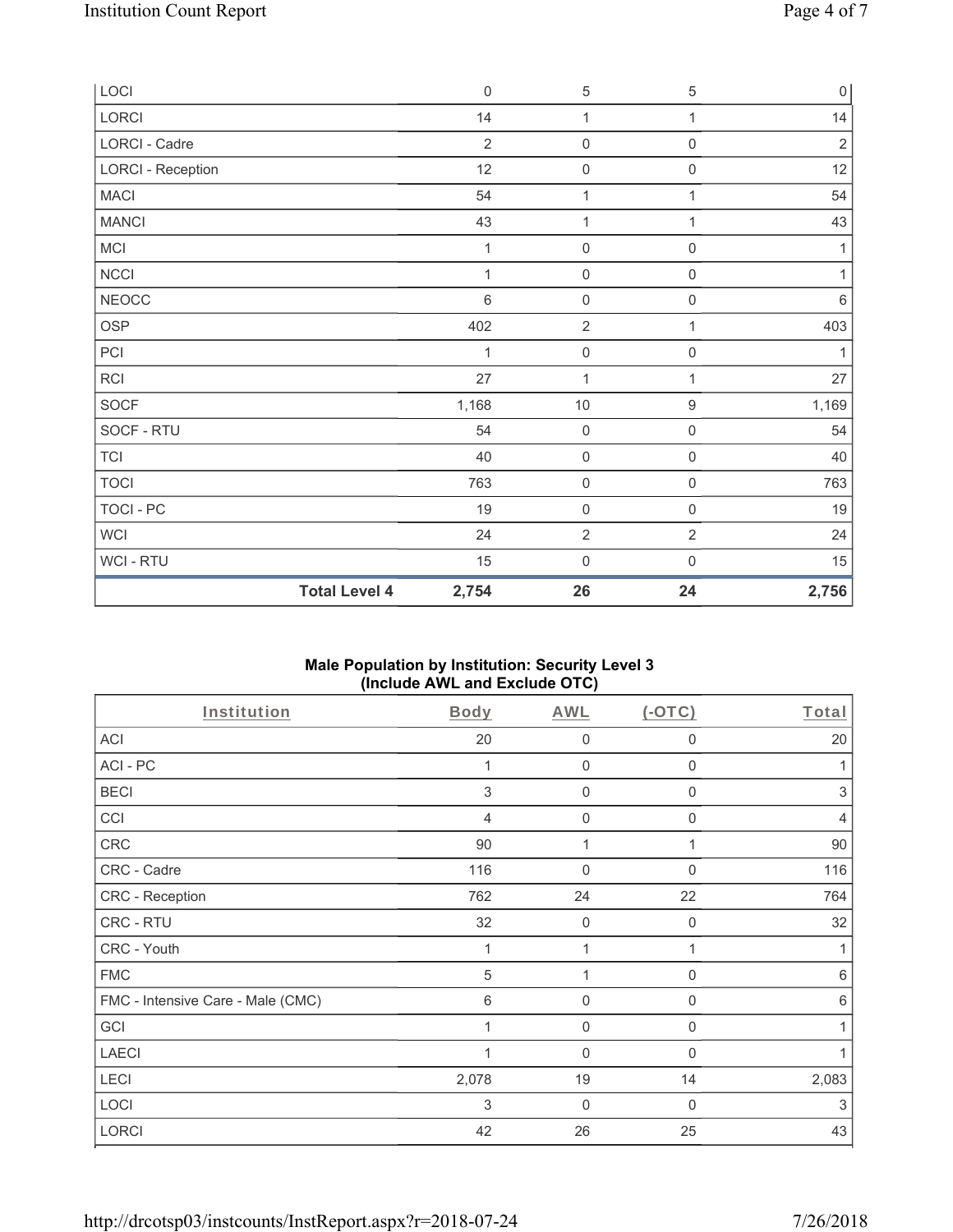| LORCI - Cadre            |                      | 20             | $\mathbf 0$         | $\mathsf{O}\xspace$ | 20             |
|--------------------------|----------------------|----------------|---------------------|---------------------|----------------|
| <b>LORCI - Reception</b> |                      | 686            | 5                   | $\sqrt{3}$          | 688            |
| <b>MACI</b>              |                      | 843            | $\,6\,$             | 4                   | 845            |
| <b>MANCI</b>             |                      | 2,127          | 21                  | 14                  | 2,134          |
| MCI                      |                      | $\overline{4}$ | $\mathbf 0$         | $\mathbf 0$         | $\overline{4}$ |
| <b>NCCI</b>              |                      | 16             | $\mathbf 0$         | $\mathsf{O}\xspace$ | 16             |
| <b>NCI</b>               |                      | $\overline{2}$ | $\mathbf 0$         | $\mathsf{O}\xspace$ | $\sqrt{2}$     |
| <b>NEOCC</b>             |                      | 892            | $\overline{4}$      | $\mathfrak{S}$      | 893            |
| <b>OSP</b>               |                      | $\,6\,$        | 1                   | 1                   | $\,6\,$        |
| PCI                      |                      | 32             | $\boldsymbol{0}$    | $\mathsf 0$         | 32             |
| RCI                      |                      | 1,772          | 12                  | 11                  | 1,773          |
| <b>RICI</b>              |                      | $\,6$          | $\mathsf{O}\xspace$ | $\mathsf{O}\xspace$ | $\,6\,$        |
| <b>SOCF</b>              |                      | $\,6\,$        | $\mathbf 0$         | $\mathsf 0$         | $\,6\,$        |
| SOCF - RTU               |                      | $\mathbf{1}$   | $\mathsf{O}\xspace$ | $\mathbf 0$         | 1              |
| <b>TCI</b>               |                      | 922            | 11                  | $\boldsymbol{9}$    | 924            |
| TCI - Camp               |                      | 1              | $\mathbf 0$         | $\mathsf 0$         | 1              |
| <b>TOCI</b>              |                      | 13             | $\sqrt{2}$          | $\mathbf{2}$        | 13             |
| <b>TOCI - PC</b>         |                      | 71             | $\mathsf{O}\xspace$ | 0                   | 71             |
| <b>WCI</b>               |                      | 1,232          | $18$                | $17\,$              | 1,233          |
| WCI-RTU                  |                      | 14             | $\mathsf{O}\xspace$ | $\boldsymbol{0}$    | 14             |
|                          | <b>Total Level 3</b> | 11,831         | 152                 | 127                 | 11,856         |

## **Male Population by Institution: Security Level 2 (Include AWL and Exclude OTC)**

| Institution                       | <b>Body</b>    | <b>AWL</b>     | $($ -OTC $)$   | Total |
|-----------------------------------|----------------|----------------|----------------|-------|
| <b>ACI</b>                        | 733            | $\overline{4}$ | $\overline{2}$ | 735   |
| ACI-PC                            | 51             | $\mathbf 0$    | 0              | 51    |
| <b>ACI - RTU</b>                  | 87             | $\mathbf 0$    | 0              | 87    |
| <b>BECI</b>                       | 1,458          | 18             | 11             | 1,465 |
| CCI                               | 2,006          | 15             | 11             | 2,010 |
| <b>CRC</b>                        | 171            | 12             | 11             | 172   |
| CRC - Cadre                       | 100            | $\mathbf 0$    | 0              | 100   |
| CRC - Reception                   | 177            | 11             | 11             | 177   |
| <b>FMC</b>                        | 11             | 1              | 0              | 12    |
| FMC - Intensive Care - Male (CMC) | 15             | $\mathbf 0$    | 0              | 15    |
| GCI                               | 364            | 1              | 1              | 364   |
| <b>GCI-RTU</b>                    | 42             | 1              | 0              | 43    |
| <b>LAECI</b>                      | 1,076          | 18             | 13             | 1,081 |
| LECI                              | $\overline{2}$ | $\mathbf 0$    | 0              | 2     |
| <b>LOCI</b>                       | 1,169          | 8              | 8              | 1,169 |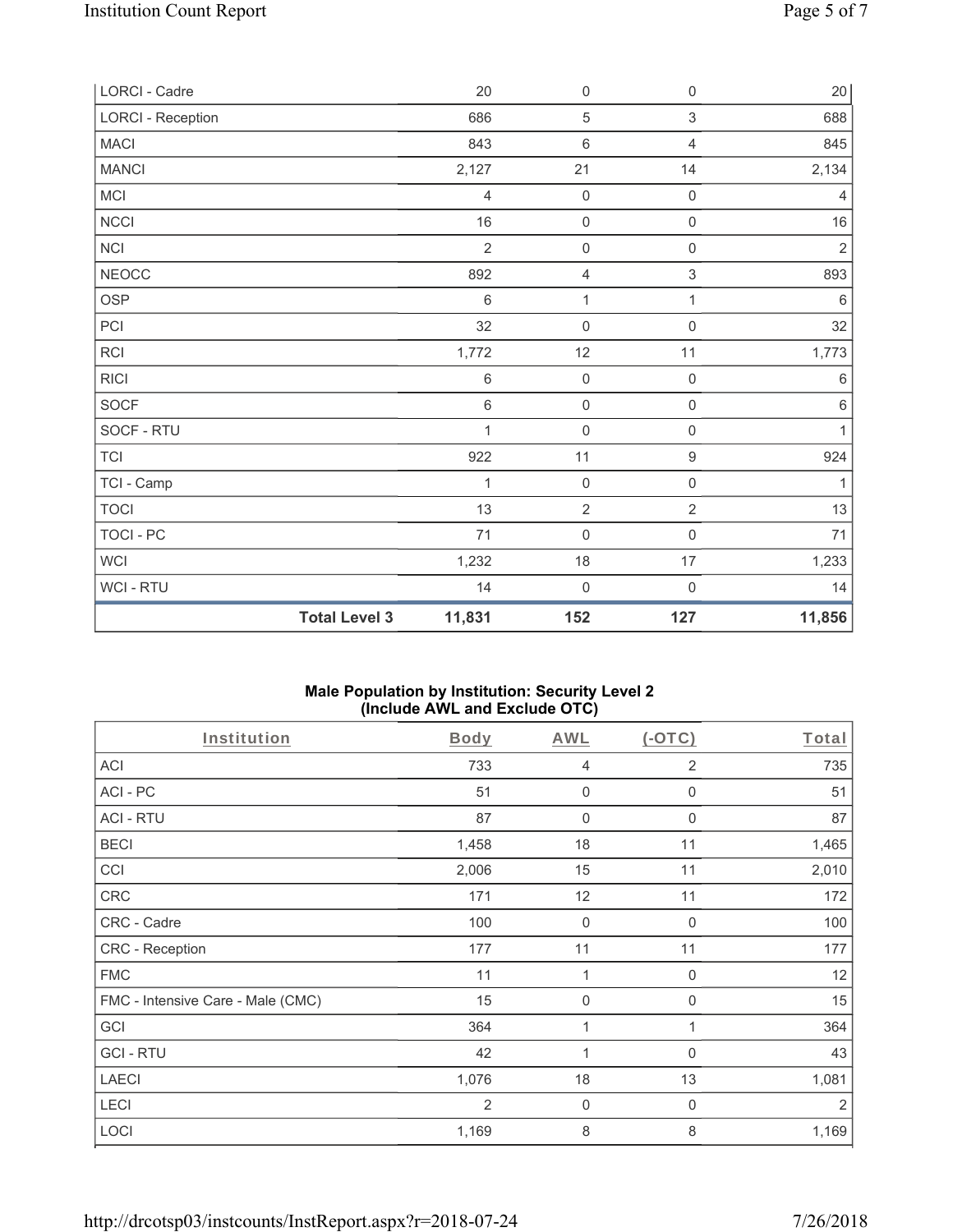| LORCI                    |                      | 121            | 35                  | 33                  | 123                       |
|--------------------------|----------------------|----------------|---------------------|---------------------|---------------------------|
| LORCI - Cadre            |                      | 107            | $\mathsf{O}\xspace$ | $\mathsf{O}\xspace$ | 107                       |
| <b>LORCI - Reception</b> |                      | 356            | $\sqrt{2}$          | $\overline{2}$      | 356                       |
| <b>MACI</b>              |                      | 84             | 1                   | $\mathbf{1}$        | 84                        |
| <b>MANCI</b>             |                      | $\overline{4}$ | 1                   | 1                   | $\overline{4}$            |
| MCI                      |                      | 1,507          | $18$                | 11                  | 1,514                     |
| MCI - Camp               |                      | $\overline{2}$ | $\mathsf{O}\xspace$ | $\,0\,$             | $\sqrt{2}$                |
| <b>NCCI</b>              |                      | 1,180          | $\mathbf 5$         | $\overline{2}$      | 1,183                     |
| <b>NCI</b>               |                      | 1,606          | 12                  | $10$                | 1,608                     |
| <b>NEOCC</b>             |                      | 1              | $\mathsf{O}\xspace$ | $\mathsf{O}\xspace$ | 1                         |
| <b>OSP</b>               |                      | 1              | $\mathsf{O}\xspace$ | $\mathsf{O}\xspace$ | 1                         |
| PCI                      |                      | 884            | 11                  | 5                   | 890                       |
| RCI                      |                      | 150            | $\mathsf{O}\xspace$ | $\mathsf{O}\xspace$ | 150                       |
| <b>RICI</b>              |                      | 1,477          | 23                  | $16\,$              | 1,484                     |
| SCI                      |                      | 895            | $\overline{7}$      | 7                   | 895                       |
| SOCF                     |                      | $\mathfrak{S}$ | $\mathsf{O}\xspace$ | $\mathsf{O}\xspace$ | $\ensuremath{\mathsf{3}}$ |
| <b>TCI</b>               |                      | $6\,$          | $\mathsf{O}\xspace$ | $\mathsf{O}\xspace$ | $\,6\,$                   |
| <b>WCI</b>               |                      | 1              | $\mathsf{O}\xspace$ | $\mathsf{O}\xspace$ | 1                         |
| WCI - RTU                |                      | $\overline{2}$ | $\mathbf 0$         | $\mathbf 0$         | $\overline{2}$            |
|                          | <b>Total Level 2</b> | 15,849         | 204                 | 156                 | 15,897                    |

## **Male Population by Institution: Security Level 1 (Include AWL and Exclude OTC)**

| Institution                       | Body           | <b>AWL</b>     | $(-OTC)$    | Total          |
|-----------------------------------|----------------|----------------|-------------|----------------|
| <b>ACI</b>                        | 609            | 6              | 2           | 613            |
| ACI-PC                            | 4              | $\mathbf 0$    | $\mathbf 0$ | 4              |
| <b>ACI - RTU</b>                  | 34             | $\mathbf 0$    | $\mathbf 0$ | 34             |
| <b>BECI</b>                       | 746            | 6              | 4           | 748            |
| <b>BECI - Camp</b>                | 486            | 0              | 0           | 486            |
| CCI                               | 566            | 3              |             | 568            |
| <b>CRC</b>                        | 90             | $\,6$          | 6           | 90             |
| CRC - Cadre                       | 2              | $\mathbf 0$    | $\mathbf 0$ | $\overline{2}$ |
| CRC - Reception                   | 126            | 1              | 1           | 126            |
| <b>FMC</b>                        | 442            | 8              | 0           | 450            |
| FMC - Intensive Care - Male (CMC) | 26             | 0              | 0           | 26             |
| GCI                               | 503            | 7              | 3           | 507            |
| GCI - Camp                        | 623            | 1              | $\mathbf 0$ | 624            |
| <b>GCI-RTU</b>                    | 13             | $\overline{0}$ | 0           | 13             |
| <b>LAECI</b>                      | 667            | 9              | 3           | 673            |
| LECI                              | $\overline{2}$ | 3              | 0           | 5              |